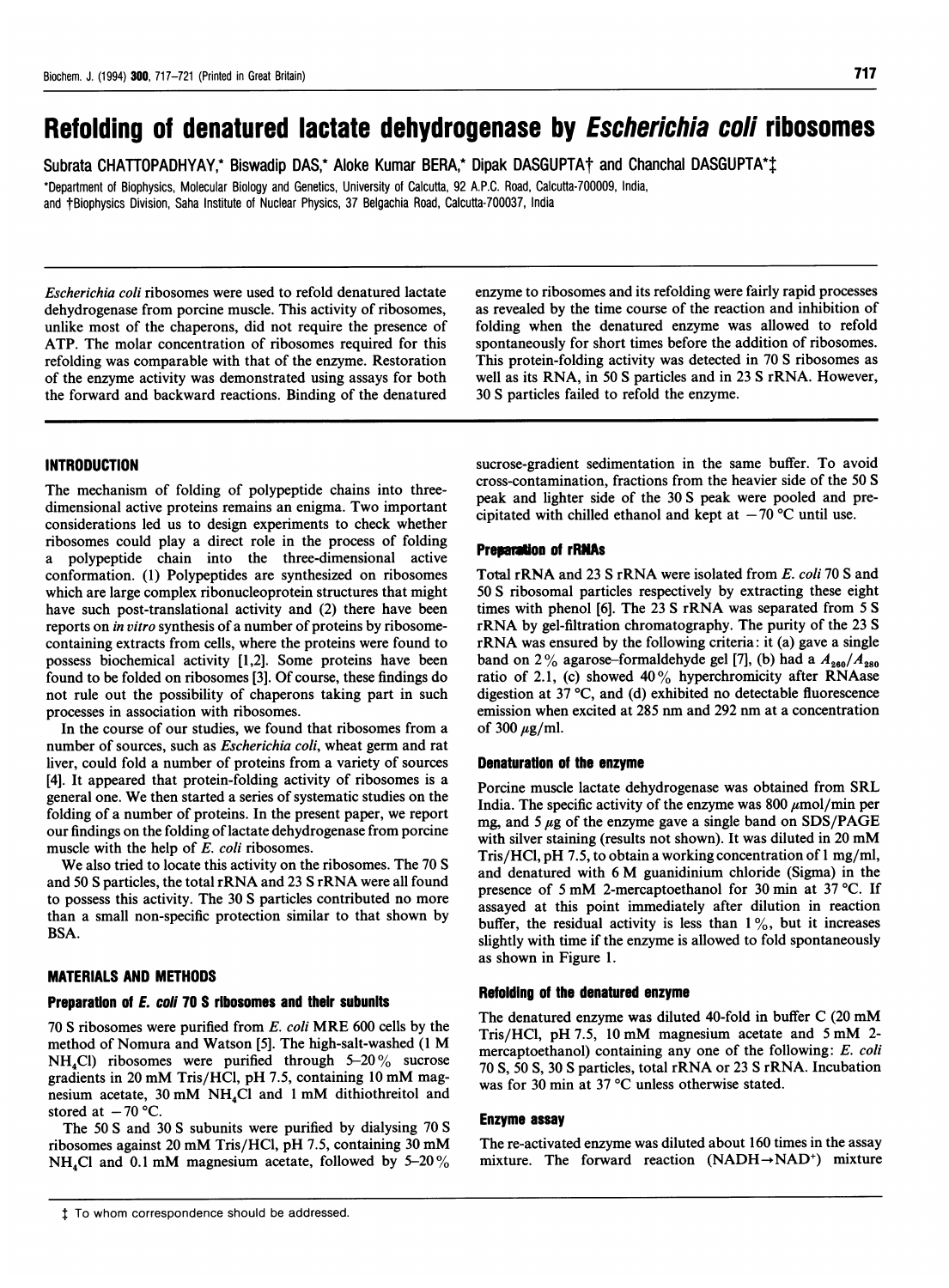contained <sup>100</sup> mM Tris/HCl, pH 7.5, <sup>5</sup> mM sodium pyruvate, 250  $\mu$ M NADH [8] and the enzyme at 37 °C. The decrease in absorbance/min was measured at 340 nm. The assay mixture for the backward reaction (NAD<sup>+</sup> $\rightarrow$ NADH) contained 500 mM Tris/HCl, pH 9.0, 250 mM sodium lactate, 250  $\mu$ M NAD<sup>+</sup> [9] and the enzyme. The reaction volume was <sup>1</sup> ml in each case. The increase in absorbance/min at 37 'C was measured at 340 nm. The percentage recovery of forward and reverse activities of the enzyme were calculated by comparing the initial rates of these two reactions with those of equivalent amounts of native enzyme. The forward and reverse reaction rates, defined as above, were different for the native enzyme. The specific activity of refolded enzyme at optimum level of recovery was about 400  $\mu$ mol/min per mg.

Each experimental point on the curves shown in the Results section is the mean $\pm$  S.E.M. of three or more independent experiments.

#### RESULTS

## Time course for recovery of enzyme activity with 70 S ribosomes from E. coli

From the denaturation mixture at 30 min, the enzyme was diluted in buffer C, containing E. coli 70 S ribosomes, the final concentration of enzyme tetramer and 70 S ribosomes being 0.1 and 0.05  $\mu$ M respectively. The mixture was incubated at 37 °C for various times, and the time course of recovery of enzyme activity was followed by measuring the velocities for both the forward and backward reactions. As shown in Figure 1, the recovery of enzyme activity was linear with time for 10 min. Although the rates of these two reactions were different, the maximum recoveries of both forward and reverse activities were the same (about 50%). We found this by comparing the two rates with those of equivalent amounts of native enzyme. It should be noted that the two reaction rates were also different for native enzyme. ATP, GTP and UTP had no effect on the extent of recovery of enzyme activity (results not shown).

The recovery of enzyme activity in the absence of ribosomes was about  $5\%$ . Refolding of denatured lactate dehydrogenase spontaneously on removal of denaturing agent has been reported by Rudolph et al. [10]. Although their conditions of denaturation and refolding were different from ours, they obtained similar levels of recovery (about  $5\%$ ) of enzyme activity after 30 min of refolding, when the residual guanidinium chloride concentration was 0.12 M. In our experiments, the guanidinium chloride concentration was 0.15 M. Only with the lower residual guanidinium chloride concentration did they obtain a higher level of recovery of the activity.

## Dependence of recovery of enzyme activity on the concentration of ribosomes

The recovery of enzyme activity increased with the concentration of ribosomes up to a ratio of ribosome to enzyme tetramer of 1.1, but did not increase further additional methods increase function of  $\frac{d}{dx}$  and  $\frac{d}{dx}$  of  $\frac{d}{dx}$  and  $\frac{d}{dx}$  of  $\frac{d}{dx}$  and  $\frac{d}{dx}$  of  $\frac{d}{dx}$  and  $\frac{d}{dx}$  and  $\frac{d}{dx}$  and  $\frac{d}{dx}$  and  $\frac{d}{dx}$  a 1.1, but the mot increase further with further addition of  $\frac{1}{n}$ ribosomes (Figure 2). The maximum recovery of both forward and reverse activities was about  $40-50\%$  of native enzyme activity in this case. BSA, at a much higher concentration than that of the ribosomes, increases the recovery of enzyme activity<br>by about 4 % over the spontaneous recovery (Figure 2). BSA was by about  $4\%$  over the spontaneous recovery (Figure 2). BSA was added as a possible non-specific protector of labile folding intermediates, as one could argue that the ribosome-mediated  $r_{\text{redu}}$  of  $r_{\text{redu}}$  and  $r_{\text{redu}}$  is a non-specific effect. Figure 2 also shows the recovery of enzyme activity is a non-specific check. Figure 2 also shows the recovery of enzyme activity with 80 S ribosomes from rat liver. The maximum level of recovery was about 60%.

Detailed results of the recovery of enzyme activity with the subunits and rRNA from <sup>80</sup> S ribosomes will be given elsewhere.

## Effect of temperature on the recovery of enzyme activity

In this experiment, lactate dehydrogenase was denatured at 37 °C and subsequently incubated at various temperatures with and without ribosomes. Finally the assay for the refolded enzyme was carried out at  $37^{\circ}$ C, the optimum temperature for the activity of the native enzyme. Maximum recovery of both forward and reverse activities was seen when the enzyme was incubated with or without ribosomes at 37 °C (Figure 3). The recoveries of



Figure <sup>1</sup> Time course of re-activation of denatured lactate dehydrogenase in the presence and absence of ribosomes

Forward activity with  $($   $\bullet$  --- $\bullet$  $)$  and without  $($   $\bullet$  ---- $\bullet$  $)$  ribosomes. Backward activity with  $(O \longrightarrow O)$  and without  $(O \longrightarrow O)$  ribosomes.



 $\mathbf{F}$   $\mathbf{F}$   $\mathbf{F}$   $\mathbf{F}$   $\mathbf{F}$   $\mathbf{F}$   $\mathbf{F}$  recovery of the recovery of the recovery of the recovery of the recovery of the recovery of the recovery of the recovery of the recovery of the recovery of th forward (0) and backward (0) activiffes of denatured lactate dehydroforward  $(\bigodot)$  and backward  $(\bigcirc)$  activities of denatured lactate dehydro-<br>genase

 $\triangle$ , Effect of BSA on the recovery of forward activity;  $\triangle$ , effect of rat liver 80 S ribosomes on the recovery of denatured lactate dehydrogenase activity.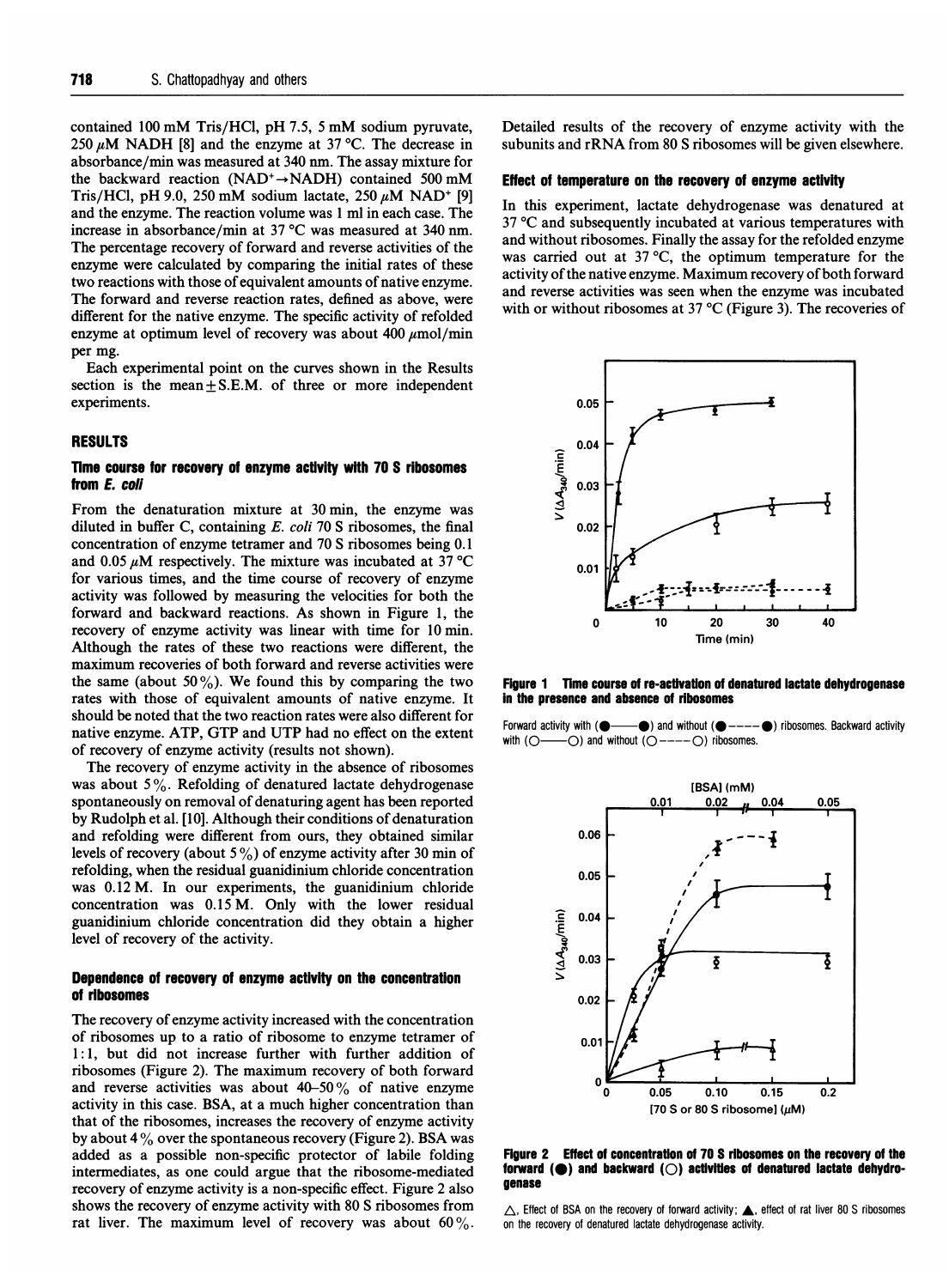



Note that the enzyme was assayed at 37 °C. Forward activity with  $($   $\bullet$   $\bullet$   $\bullet$  and without  $($  $\bullet$  ---- $\bullet$ ) ribosomes. Backward activity with  $(O$ ---- $O)$  and without  $(O$ ---- $O)$ ribosomes.



#### Figure 4 Effect of delay in addition of ribosomes on the in situ refolding reaction

The open boxes  $(\square)$  show poor recovery of enzyme activity in the absence of ribosomes. The process of recovery started very slowly after 300 s (note the expanded scale). The recovery of enzyme activity started after 90 s, 60 s and 30 s when the delay in adding the ribosomes was 0 s ( $\bigcirc$ ), 15 s ( $\triangle$ ) and 30 s ( $\bigcirc$ ) respectively. The inset shows the effect of delay in adding ribosomes on the lag in the onset  $($ a) and extent  $($  $\blacktriangle)$  of recovery of enzyme activity. Note that the lag in the onset as well as the extent of recovery of enzyme activity decreased with increasing delay.

the forward and backward activity of the enzyme in the presence and absence of ribosomes were around 60  $\%$  and 5  $\%$  respectively.

#### Effect of delay in adding ribosomes to the folding reaction

In one set of experiments, the ribosomes and substrates for the forward reaction, e.g. sodium pyruvate and NADH, were all added to the denatured enzyme at the same time. In the final



Figure 5 Effect of concentration of 70 S ( $\bigcirc$ ), 50 S ( $\bigcirc$ ) and 30 S ( $\bigtriangleup$ ) particles on the recovery of the forward activity of denatured lactate dehydrogenase

 $\triangle$ , Effect of BSA on the recovery of the forward activity.

reaction volume, the concentration of denatured enzyme (considering tetrameric molecular mass) and ribosomes were 0.01  $\mu$ M and 0.1  $\mu$ M respectively. The amount of enzyme was very low compared with the concentration of ribosomes (see the Discussion section). The activity of the enzyme was monitored by the fall in  $A_{340}$ . The reaction started after a lag of about 90 s (Figure 4), which marked the minimum time required to initiate the ribosome-mediated refolding of the enzyme. In other sets of experiments, ribosomes were added to the reaction mixture at later times. As a result, the time lags for onset of reactions were reduced and so were the extents of the recovery of enzyme activity (inset in Figure 4). The ribosomes were therefore delaying the time for the collapse of the denatured enzyme, probably giving the polypeptide a chance to take up the active conformation (see the Discussion section). In the absence of ribosomes, the self-folding process was poor and took longer than ribosome-mediated folding (Figure 4). These experiments could not be performed for the reverse activity of the enzyme because the pH optimum for this reaction was 9.0, whereas the refolding experiment was performed at pH 7.5.

#### Recovery of enzyme activity in the presence of 50 S particles, total rRNA and 23 S rRNA

Figure 5 shows the recovery of enzyme activity in the presence of 70 S, 50 S and 30 S particles of E. coli. In this experiment the recovery of enzyme activity was found to be higher with 50 S than with 70 S ribosomes, whereas the recovery with 30 S particles was the same as with BSA.

As 70 S and 50 S particles both showed protein-folding activity, we wanted to see whether their RNA molecules would show similar activity. In fact, Noller et al. [11] demonstrated peptidyltransferase activity in the <sup>23</sup> S rRNA of the <sup>50</sup> <sup>S</sup> subunit. Total rRNA and <sup>23</sup> S rRNA were found to have considerable protein-folding activity (Figure 6), with maximum activity recovery of 52  $\%$  and 35  $\%$  respectively. The activity of total rRNA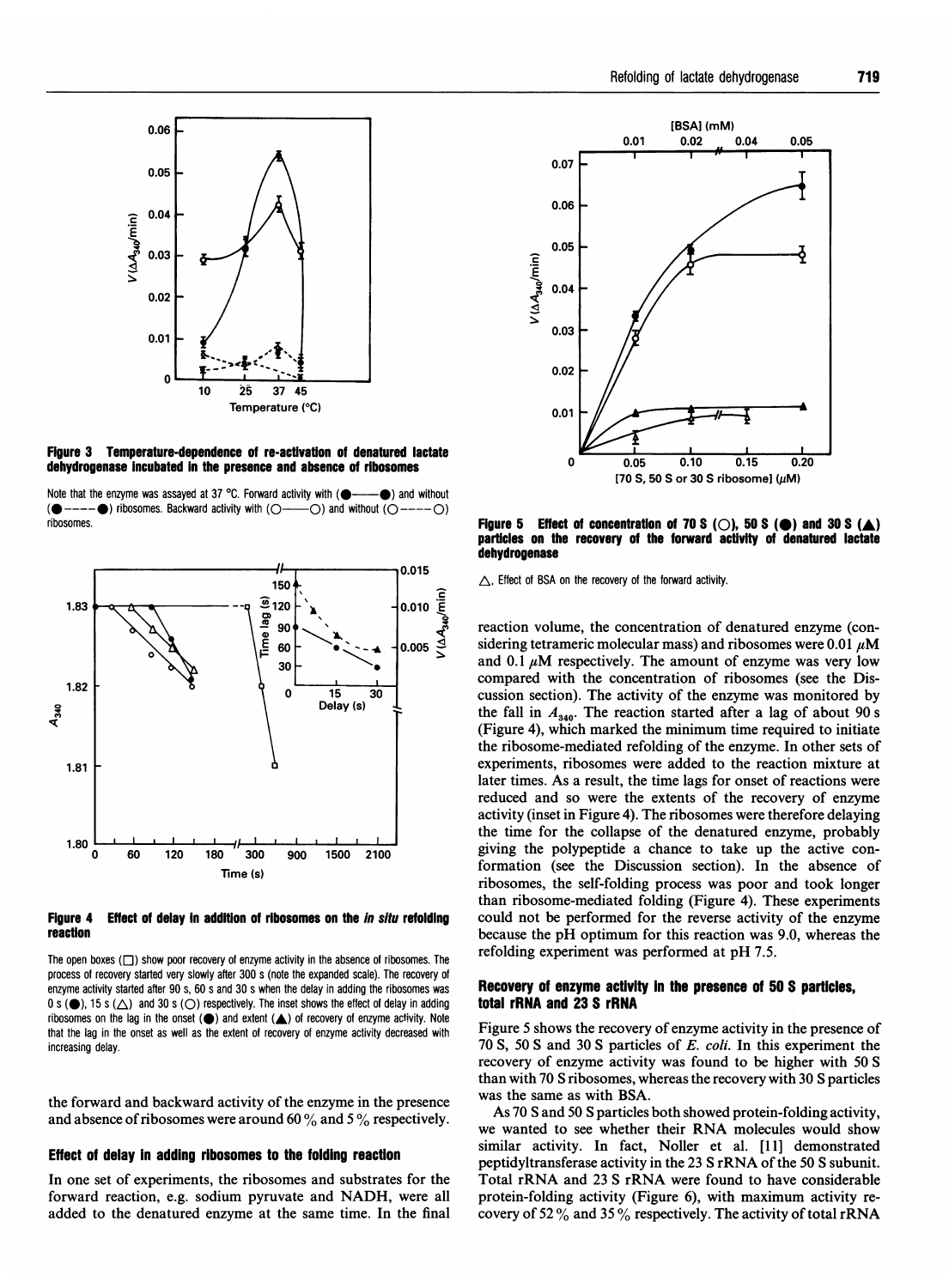

#### Figure 6 Effect of total rRNA ( $\bigcirc$ ), 23 S rRNA ( $\bigtriangleup$ ) and tRNA ( $\bigcirc$ ) of *E. coli* on the recovery of denatured lactate dehydrogenase activity

 $\triangle$ , Effect of total rRNA, pretreated with RNAase A (100  $\mu$ g/ml) at 37 °C for 45 min and then for 30 min at 65 °C. The reaction volume was 200  $\mu$ l in each case.

was destroyed when it was pretreated with RNAase A (100  $\mu$ g/ml). E. coli tRNA, which has considerable secondary structure, could not refold the enzyme.

Maximum recovery of enzyme activity was obtained at a considerably lower concentration of<sup>23</sup> S rRNA than total rRNA. In fact, with higher concentrations of 23 S rRNA, the recovery of enzyme activity decreased (Figure 6); we observed this consistently in a number of experiments. Further experiments need to be carried out to obtain an explanation for this fall in recovery with increasing <sup>23</sup> S rRNA concentration.

# **DISCUSSION**

Lactate dehydrogenase from pig muscle is a tetrameric enzyme. The monomer has five cysteines although none of them is involved in disulphide bridge formation [9]. Therefore the principal interactions during denaturation and refolding of this enzyme would be breaking and making of salt bridges, hydrogenbonding and hydrophobic interactions. The enzyme did not fold significantly by itself in the time in which it was folded by the ribosomes or rRNA. The forward and reverse activities of LDH were recovered to the same extent with the help of 70 S ribosomes. This suggests that the enzyme might have regained its native form by ribosome-mediated folding.

As the GroEL proteins of E. coli, chaperons that can cause folding of many proteins, have been reported to be associated with ribosomes under some conditions, we checked our ribosome preparation for possible GroEL contamination by immunodot blot with polyclonal antibodies against Hsp6O (kindly provided by Professor S. C. Lakhotia, Benaras Hindu University, Varanasi, India). Whereas the immunoprecipitation was very strong against E. coli extract containing GroEL proteins, almost no precipitation was visible for 70 S and 50 S ribosomal particles (results not shown). Also immunoprecipitation of 10 ng of E. coli GroEL protein and  $1 \mu$ g each of 70 S and 50 S ribosomes was carried out with antibody against GroEL using e.l.i.s.a. Whereas strong precipitation was obtained against GroEL protein, the signals from 70 S ribosomes were negligible and no immunoprecipitation at all was obtained in the case of 50 S particles (results not shown). Therefore the refolding activity of ribosomes was not due to GroEL contamination. Also, unlike for GroEL proteins, ATP was not required for ribosome-mediated protein folding.

As we see from Figure 4, spontaneous folding of the enzyme was the slowest process and recovery of activity was very poor. Cold Spring Harbor Laboratory, Cold Spring Harbor, NY

Ribosome-aided folding was maximum when the denatured enzyme was diluted straight into ribosome-containing buffer. The process was faster than spontaneous folding, but it was even more rapid if the delay in adding the ribosomes was increased. The recovery of activity, however, was less with delayed addition of ribosomes. After a 30 <sup>s</sup> delay, the recovery was as low as that in the case of spontaneous folding.

We propose that ribosomes are involved at two stages of the folding process. The first stage is slow, as ribosomes regulate the hydrophobic collapse of polypeptides by preventing counterproductive intramolecular hydrophobic interactions, thereby giving them temporal and spatial advantage to fold in a more co-ordinated fashion. In the second stage, they guide the rest of the polypeptide to fold properly by a fast reaction to reconstitute the active sites, etc.

Looking at the temperature profiles of protein-folding by ribosomes for lactate dehydrogenase and all other proteins studied so far, we found that the optimum temperature for folding coincided with the optimum temperature for activity of each protein. For those proteins that refolded spontaneously to a detectable level, the optimum temperature for spontaneous folding was also the same. As the conformations attained spontaneously by the native proteins at optimum temperatures were the best for their activity, we think that, after the regulated hydrophobic collapse, ribosomes also prevented unwanted fluctuation in the polypeptides around their active sites. This second most important step exhibited the typical single temperature-dependence for ribosome-mediated folding, spontaneous folding and enzyme activity, for all the enzymes that we have studied so far [4] (S. Chattopadhyay, B. Das, A. K. Bera and C. Dasgupta, unpublished work).

In our experiments, increasing ribosome concentrations did not increase the yield of re-activated enzyme beyond the plateau, which was in the range  $40-50\%$ . This could be due to several factors. Increasing the ribosome concentration could lead to their self-aggregation and loss of accessibility of the active sites to the enzyme. An increase in light scattering and visible precipitation took place at very high ribosome concentrations. Several other factors, such as the presence of cofactors, hydrophobicity of the medium, ionic strength, concentration of glycerol etc., often control the extent of enzyme re-activation. These parameters need looking at more carefully.

We have observed folding of denatured lactate dehydrogenase with 70 S ribosomes and 50 S particles, but not with 30 S particles. Denatured horseradish peroxidase and bacterial alkaline phosphatase could also be re-activated by 70 Sand 50 S ribosomal particles but not by 30 S particles (S. Chattopadhyay, B. Das, A. K. Bera and C. Dasgupta, unpublished work). We therefore think that the 70 S and 50 S particles have general proteinfolding properties. Total rRNA and <sup>23</sup> S rRNA from these particles were also found to possess protein-folding activity. As newly synthesized polypeptides leave ribosomes via the exit on the 50 S subunit, the protein-folding activity could very well take place there and in the major rRNA of the <sup>50</sup> S subunit. In this context, we recall the report on the presence of peptidyltranferase activity on <sup>23</sup> S rRNA [11].

We gratefully acknowledge Professor A. Lahiri Majumdar (Bose Institute, Calcutta, India) for providing spectroscopic facilities. This work was supported by CSIR grant no. 9/358/91 EMR-11 and BRNS grant no. 4/25/92/GG. S.C. is a UGC Junior Research Fellow and B.D. and A.K.B. are CSIR Senior Research Fellows.

## REFERENCES

<sup>1</sup> Zubay, G., Chambers, D. A. and Cheong, L. C. (1970) in The Lactose Operon, p. 375,